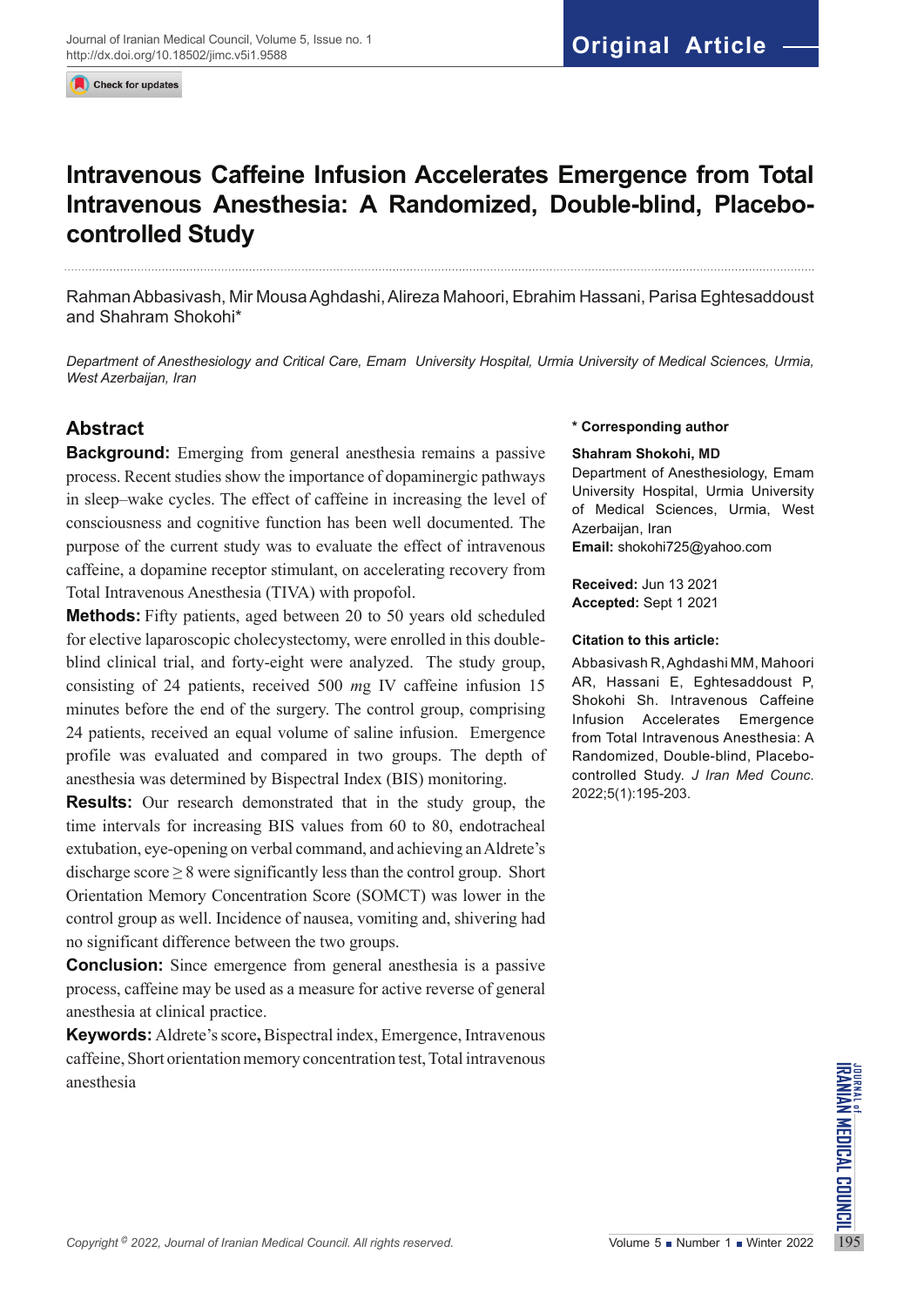### **Introduction**

The state of accumbens nucleus, and i<br>receptors, caffeine has no ef<br>basal nuclei (10). Likewise,<br>by indirectly activating the<br>increases the activity of the as<br>system and improves the le<br>(11,12). The caffeine's e<br>volume 5 Emergence from general anesthesia is a passive and slow process during which the application of the anesthetics is stopped so that the effects of the anesthetics disappear, and the patient's consciousness increases (1). There is no medication to accelerate the process, and it is only a waiting process until the effects of the anesthetics diminish from the blood (2). This process depends on many factors such as the nature and length of surgery, anesthesia technique, the anesthetics used for induction and maintenance of anesthesia, the patient's age and physical status, and the coexistence of other diseases. Some uncommon reasons for delayed emergence include drug interactions, serotonin syndrome, central anticholinergic syndrome, psychiatric disorders, narcolepsy/sleep paralysis, and surgical complications (3). Time is an invaluable factor in operation rooms and costs 15-20 US dollars per minute (4). Different monoaminergic neurotransmitters such as noradrenaline, histamine, serotonin and the newly recognized population of dopaminergic neurons in the ventral periaqueductal gray matter all have their roles in wakefulness (5). Dopamine, norepinephrine, and histamine are monoaminergic neurotransmitters which cause awakening by nuclei in pons, midbrain and hypothalamus (6,7). Caffeine is a xanthine alkaloid which operates by blocking adenosine receptors in the brain. It passes through the brain-blood barrier freely, and its main effect in the brain is nonspecific antagonism of adenosine receptors. Caffeine molecule is structurally similar to adenosine and can occupy its receptors, acting as a competitive antagonist (8). Adenosine acts as an inhibitory neurotransmitter and decreases central nervous system's activity. Caffeine binds adenosine A1 and A2α receptors nonexclusively and its effect on increasing consciousness is related to A2α receptors block (9,10). Anatomic area for caffeine effect in the brain to increase consciousness is cortical areas of accumbens nucleus, and in spite of having A2α receptors, caffeine has no effect on other areas of basal nuclei (10). Likewise, it seems that caffeine, by indirectly activating the dopaminergic system, increases the activity of the ascending dopaminergic system and improves the level of consciousness (11,12). The caffeine's effect on improving

consciousness, cognitive status, physical abilities, and exertion activities, especially in sleep-deprived individuals, has been studied (13-15). Animal studies have shown that caffeine has a significant effect in accelerating awakening from general anesthesia induced by isoflurane or propofol (16). The present study aimed to evaluate caffeine effect on speed and process of awakening from general anesthesia using Total Intravenous Anesthesia (TIVA) in human samples. Clinical importance of this study may lie in this fact that passive process of emergence from general anesthesia might be actively or partially reversed by using caffeine.

#### **Materials and Methods**

The protocol was registered at www.irct.ir (IRCT2016021725600N2). Following the approval by medical faculty research committee and ethics board of Urmia University of Medical Sciences (approval ID IR.UMSU.REC.1392.236) on 22 Feb 2014, fifty American Society of Anesthesiologists physical status I-II male and female patients aged at 20 to 50 years, scheduled for elective laparoscopic cholecystectomy, were enrolled in a double-blind placebo-controlled clinical trial. After obtaining informed written consent (Figure 1), using random allocation software, the patients were assigned to study and control groups with equal numbers. By using sealed, opaque envelopes, concealing was ensured and the envelopes were opened only after transferring the patients to the operation room and before induction of general anesthesia by an anesthesia nurse who was not involved in the research. Exclusion criteria included: age (older than 50 and younger than 20 years old); ASA physical status of higher than II; the use of opioid, caffeine or caffeine drinks 8 hours before anesthesia, history of psychologic or neurologic diseases, seizure or consumption of psychologic or antiepileptic drugs and history of liver or cardiac diseases. The patients were asked to fast considering solid foods and clear fluids, 8 and 3 hours before surgery, respectively. No premedication was administered the night prior to surgery. After an initial examination, a 20G IV cannula was placed in antecubital vein for infusion of IV anesthetics, muscle relaxant, opioid and neuromuscular blocking reverse drugs, and second 20G cannula on the dorsum of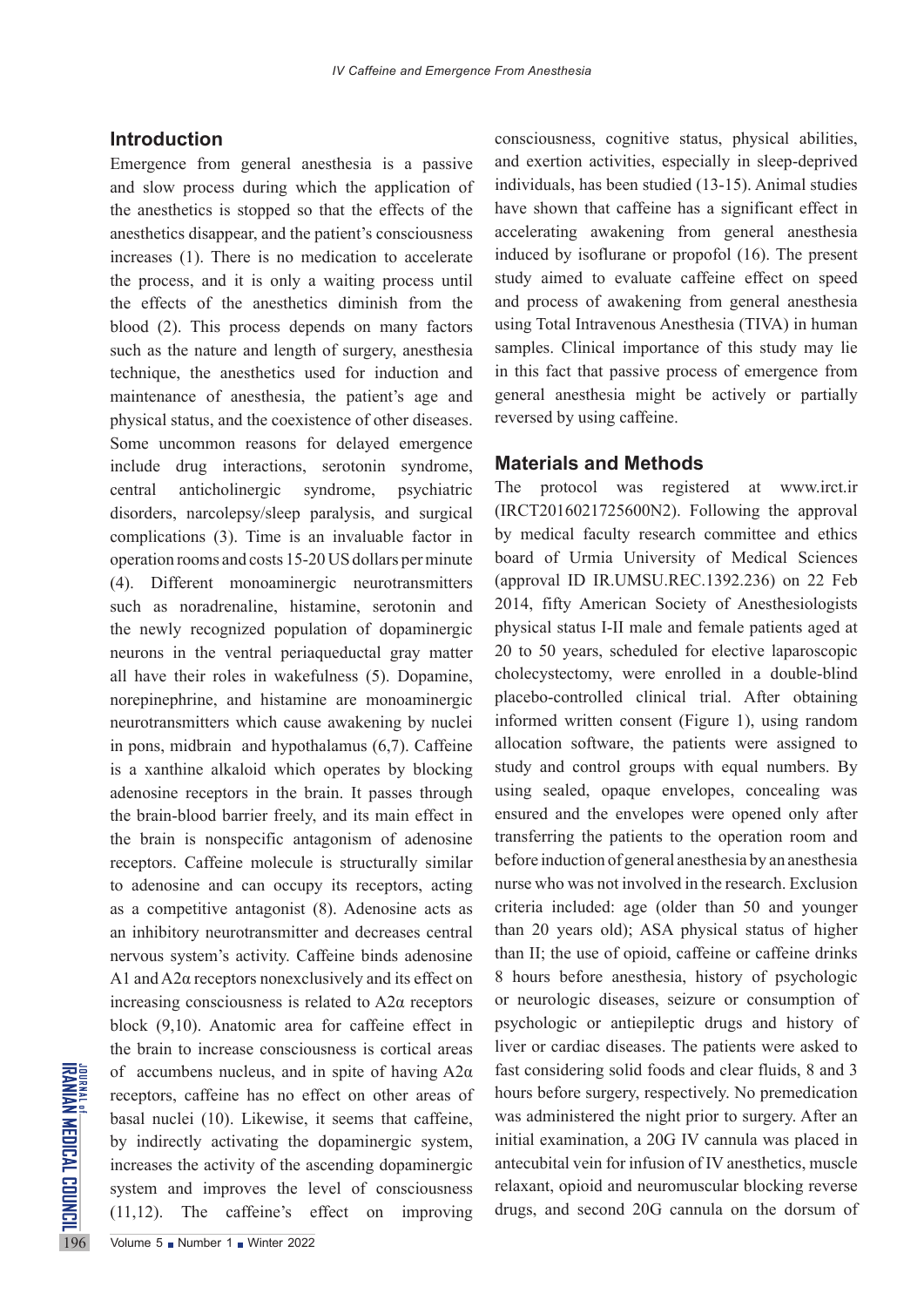the same limb for Ringer's lactate solution infusion. Patients' baseline vital signs including systolic and diastolic blood pressure, heart rate, respiratory rate, and depth of anesthesia using Bispectral Index (BIS) monitor (Datascope, Passport 2) were monitored and recorded before induction of anesthesia. 3 *ml/kg* of Ringer's lactate solution was infused for each of the patients15 minutes before induction of anesthesia. The patients received15 *µg/kg* IV midazolam and 2 *µg/kg* fentanyl as premedications at the beginning of anesthesia. Anesthesia was induced with 2-2.5 *mg/kg* of propofol as anesthetic and 0.6 *mg/k*g atracurium. The airway was managed by tracheal intubation using cuffed endotracheal tube. To maintain anesthesia, 100% oxygen, propofol (100-150 *µg/kg/min*), and remifentanil (0.1-0.5 *µg/kg/min*) infusion was initiated. Nitrous oxide was not used. By adjusting the propofol infusion rate during surgery, BIS values were maintained between 40 and 60 (preferably 45 and 55). Systolic blood pressures were kept between  $\pm$  30% of baseline by adjusting remifentanil infusion rate. Fifteen minutes before termination of surgery, control group patients received 500 *m*l of normal saline solution as placebo and 500 *mg* caffeine citrate (*Caffeine* Citrate 10 *mg/ml* Solution for Injection) in 500 *ml* normal saline solution was infused to the patients in the study group. Both the researcher and the patients were blind to the content of the infusion solution. At the end of the surgery and after the surgical site dressing, propofol and remifentanil infusion stopped. Anesthesia duration time was defined as the time interval between inductions of anesthesia until holding infusion of anesthetics (propofol and remifentanil), and total infusion doses were measured and recorded. Residual neuromuscular block was reversed with IV neostigminand atropine 0.04 and 0.02 *mg/kg*, respectively. Then the suctioning of mouth and throat secretions was performed and extubation was completed. The time it took for BIS values to increase from 60 to 80, eyes opening with verbal command, and tracheal extubation were measured and recorded using a chronometer.

In our study, the definition of awakening from anesthesia was the time interval between  $BIS = 60$ following the anesthetic infusion holding to a clinical state with Aldrete's recovery score  $\geq 9$  (17). To assess the cognitive recovery, we used 'Short Orientation Memory Concentration Test' (SOMCT) 30 minutes after the tracheal extubation (18). This gives a 0-28 score with higher scores over 20 being 'normal'. During patients' monitoring in the recovery unit, in addition to vital signs, postoperative complications including nausea, vomiting, agitation, and shivering were monitored and managed correspondingly. Pain intensity was also measured with the Visual Analog Scale (VAS), and the patients with pain VAS more than 4 were managed with 1 *µg/kg* fentanyl in the recovery unit.

#### *Sample size*

With regard to clinical trials related to intravenous caffeine effect on postdural puncture headache, 50 male and female patients scheduled for elective laparoscopic cholecystectomy, were enrolled and randomly allocated to the study and control groups with equal number of patients utilizing random allocation software (19).

#### *Statitical analysis*

Patients' demographic information, hemodynamic

variables including systolic and diastolic pressures, pulse rate, and respiratory rate were monitored and recorded using Datascope, Passport 2 monitors. BIS values (Aspect Medical Systems A-2000™ BIS® Monitoring System); the time interval for BIS to increase from 60 to 80, the time for the patient to open eyes, tracheal extubation, and achieving Aldrete's score  $\geq$  9 were measured in seconds during awakening patients from general anesthesia and recorded in computer. SOMCT scores based on patients' answers to 6 previously planned questions were also evaluated and recorded. Quantitative variables with normal and abnormal distributions were analyzed using Independent Sample T Test and Mann-Whitney U-Test, respectively. Qualitative variables with normal and abnormal distributions were analyzed with Chi-2 and Fisher's Exact Tests, respectively. Any p value less than 0.05 was considered statistically significant.

### **Results**

Demographic data including mean weight, gender distribution, operation time, and basic hemodynamic variables were comparable in both groups. (Table 1).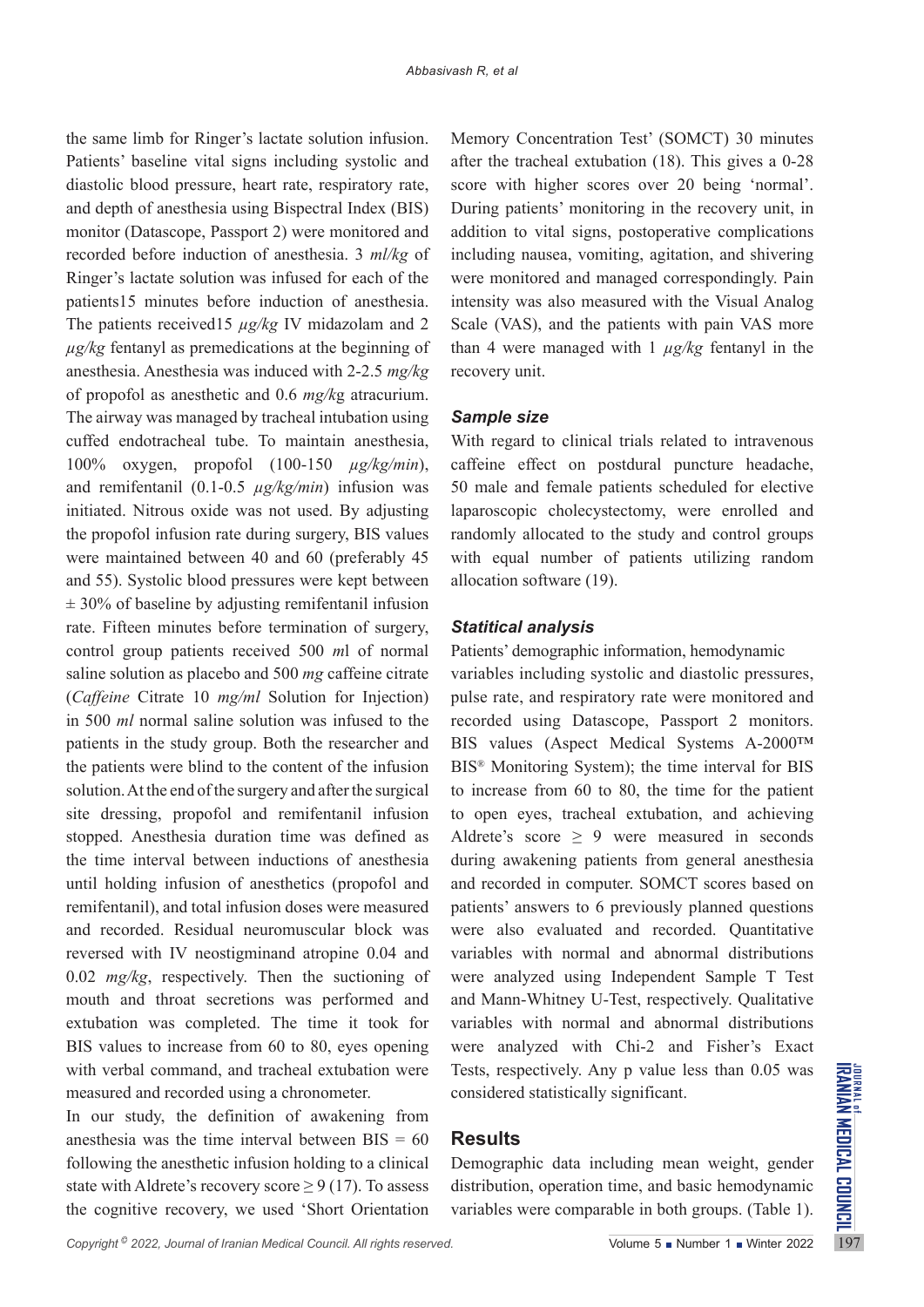But there was a significant age difference between two groups ( $p = 0.008$ ), table 2 shows the time interval from  $BIS = 60$  to different stages of awakening from anesthesia measured in seconds. They included time from BIS value of 60 to eyes opening with verbal command, tracheal extubation, Aldrete's score  $\geq 9$ and reaching BIS value of 80. The time measured in seconds from  $BIS = 60$  (end of surgical dressing and stopping infusions) to Aldrete's score  $\geq$  9 is defined as the time patients can be discharged from recovery



**Figure 1.** Consolidated Standards of Reporting Trials (CONSORT) flow diagram.

**Table 1.** Demographic data

|                                                                       | <b>Characteristics</b>                                                                                                                                                               | <b>Control</b>     | <b>Study</b>       | p-valuet           |
|-----------------------------------------------------------------------|--------------------------------------------------------------------------------------------------------------------------------------------------------------------------------------|--------------------|--------------------|--------------------|
|                                                                       | Age(y)                                                                                                                                                                               | $38.67 \pm 8.31$   | $32.42 \pm 8.34$   | $0.013*$           |
|                                                                       | ht(kg)                                                                                                                                                                               | $76.38 \pm 11.95$  | $74.25 \pm 12.82$  | $0.555*$           |
|                                                                       | Gender(male/female)                                                                                                                                                                  | 15/9               | 18/6               | 0.349 <sup>‡</sup> |
| <sup>JOURNAL OF DICAL COUNCIL</sup><br>IRANIAN MEDICAL COUNCIL<br>198 | Surgery time(min)                                                                                                                                                                    | $53.75 \pm 11.16$  | $54.58 \pm 9.55$   | $0.614*$           |
|                                                                       | Propofol induction dose( $\mu$ g kg-1)                                                                                                                                               | $2.54 \pm 9.55$    | $2.51 \pm 0.07$    | $0.438*$           |
|                                                                       | <b>Baseline hemodynamics</b>                                                                                                                                                         |                    |                    |                    |
|                                                                       | Systolic blood pressure(mmHg)                                                                                                                                                        | $142.29 \pm 14.82$ | $133.75 \pm 16.25$ | $0.063*$           |
|                                                                       | Heart rate(b/min)                                                                                                                                                                    | $76.88 \pm 11.82$  | 79.88 ± 10.84      | $0.364*$           |
|                                                                       | Data are presented as mean (SD) or absolute numbers.<br>* T. Test<br>†. Fisher's Exact Test<br>±. Kruskal-Willis Test<br>Volume $5 \blacksquare$ Number $1 \blacksquare$ Winter 2022 |                    |                    |                    |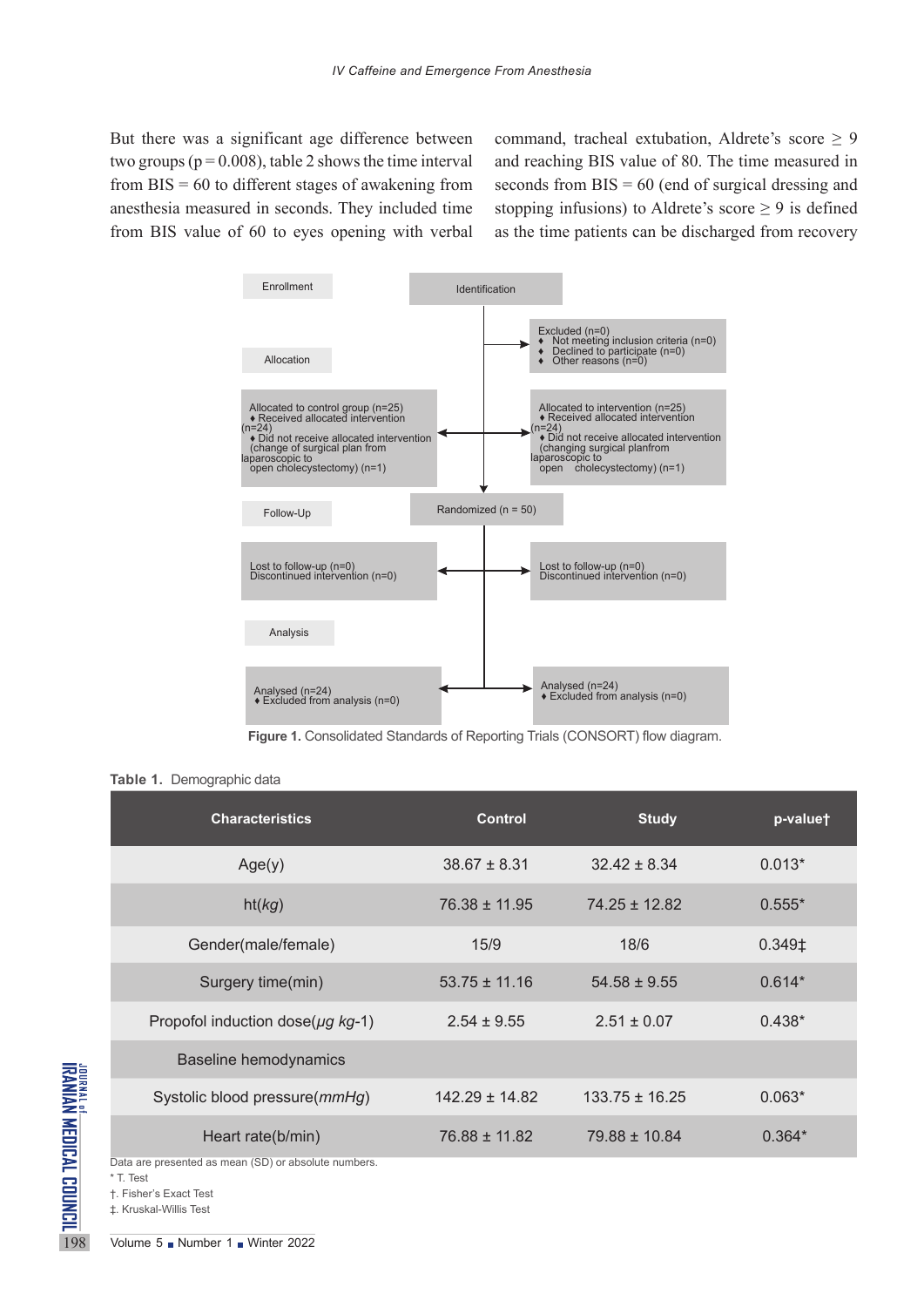#### **Table 2.** Comparison of time to BIS = 60 to different stages of awaking from general anesthesia

|                                              | Control             | <b>Study</b>        | p-valuet |
|----------------------------------------------|---------------------|---------------------|----------|
| Time from $BIS^* = 60$ to $BIS = 80$ (Sec)   | $505.21 \pm 110.19$ | $255.42 \pm 87.88$  | < 0.0001 |
| Time from BIS=60 to eyes opening(sec)        | $572 + 121.12$      | $292.5 \pm 97.99$   | < 0.0001 |
| Time from BIS=60 to tracheal extubation(sec) | $611.67 \pm 132.84$ | $316.67 \pm 100.32$ | < 0.0001 |
| Time from BIS=60 to Aldrete score >8(min)    | $15.29 + 3.22$      | $9.83 \pm 1.99$     | < 0.0001 |
| *. Bispectral Index                          |                     |                     |          |

†. T Test

Values are presented as mean (SD)

|  |  |  |  |  |  |  | Table 3. Time decrease from $BIS^* = 60$ in different stages of awaking from general |  |
|--|--|--|--|--|--|--|--------------------------------------------------------------------------------------|--|
|--|--|--|--|--|--|--|--------------------------------------------------------------------------------------|--|

|                                                      | Percentage of time decrease (%) |  |  |  |  |
|------------------------------------------------------|---------------------------------|--|--|--|--|
| Time from $BIS^* = 60$ increases to $BIS = 80$ (Sec) | 49.44                           |  |  |  |  |
| Time to BIS = $60$ to eyes opening (sec)             | 48.87                           |  |  |  |  |
| Time to $BIS = 60$ to tracheal extubation (sec)      | 48.23                           |  |  |  |  |
| Time to BIS=60 to Aldrete score >8 (min)             | 35.71                           |  |  |  |  |
| Anesthesia in study group compared to control.       |                                 |  |  |  |  |

\*. Bispectral index

**Table 4.** Short orientation memory concentration (SOMCT) score 30 minutes after endotracheal extubation in study and control group

|        | <b>Control group</b> | <b>Study group</b> | P-value   |
|--------|----------------------|--------------------|-----------|
| Median | 24                   | 26                 | $0.008*$  |
| Mean   | 23.83                | 25.58              | $0.006**$ |

\*. Median Test (k samples)

\*\*. Mann-Whitney Test

discharged to surgical ward 5-6 minutes earlier than<br>the patients in control group. Decreases in awakening doses were more in study group than control 17.59<br>time in study group compared to the control group and 26.32%, re room to surgical ward. This period was 5.46 minutes shorter in study group compared to the control group. This means that patients in study group can be discharged to surgical ward 5-6 minutes earlier than the patients in control group. Decreases in awakening time in study group compared to the control group are presented in table 3. Thirty minutes following the extubation, both groups were compared based on SOMCT score. The comparison showed that SOMCT

score was higher in the study group than the control group (the median score 26 *vs*. 24, respectively, range 6, p value =  $0.005$ ) (Table 4). During maintenance of anesthesia, propofol and remifentanil total infusion doses were more in study group than control 17.59 and 26.32%, respectively) which was statistically significant (Table 3). No postoperative complication was noted. Shivering was comparable in both groups (one in each group). Two patients of study group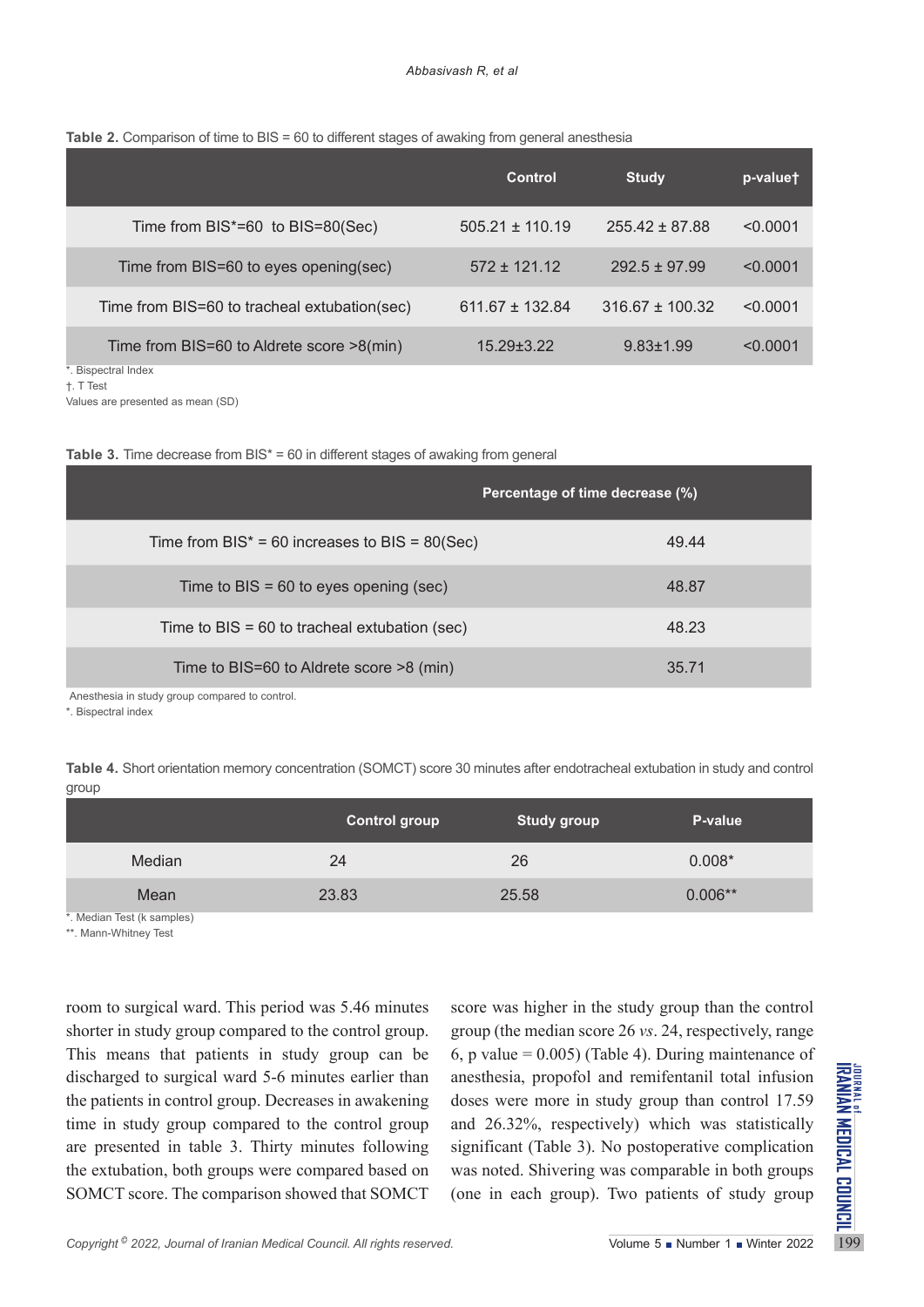and four patients of control group had nausea, but regarding the statistical analysis with Fishers' Exact Test, no significant difference was shown ( $p$  value = 0.666).

### **Discussion**

As been administered for<br>  $\sum_{n=1}^{\infty}$  has been administered for<br>
newborn apnea, and chronic pu<br>
Recently, Wang *et al* in a lab<br>
that theophylline can complet<br>
induced neurotransmitters' inhi<br>
accelerate recovery from To the best of our knowledge, this is the first human study evaluating IV caffeine effect on awakening from general anesthesia. The results of the present study suggest the administration of intravenous caffeine at the end of surgery can accelerate awakening from general anesthesia using TIVA technique and improves the level of the consciousness and conceptual status during recovery. At present, general anesthesia is induced by different IV anesthetics, but there is no method or drug available for reversal of their effects (except for opioids and benzodiazepines) which may occur due to our limited knowledge considering the molecular function of anesthetics' effect. Based on some animal studies, one of the proposed mechanisms to reverse general anesthesia is to increase the cholinergic activity (20). In these studies, some drugs have been directly injected into the brain. Aiming to reverse anesthesia, neostigmine as a cholinesterase enzyme inhibitor showing cholinergic activity has been studied in some human clinical studies previously. Some researchers could show that physostigmine decreased post anesthesia somnolence (21). Due to the caffeine's variable effects on IV anesthetics including propofol and sevoflurane and also its side effects, its clinical use was limited in anesthesia (22). Different studies suggest that inhibition of neurotransmitters release probably has an important role in the induction of general anesthesia (23). Regarding this theory, drugs which can prevent such inhibitory effect may affect awakening. Indeed, it is known that the increasing intracellular cAMP can accelerate neurotransmitters' release (24). Among intracellular cAMP increasing drugs, theophylline, a phosphodiesterase inhibitor has been administered for treatment of asthma, newborn apnea, and chronic pulmonary diseases (25). Recently, Wang *et al* in a laboratory study showed that theophylline can completely reverse isofluraneinduced neurotransmitters' inhibition and significantly accelerate recovery from anesthesia in rats (16). On the other hand, they found out that caffeine is more

effective among other drugs in this field. In addition to phosphodiesterase inhibition and increasing intracellular cAMP, caffeine blocks adenosine receptors (26). Adenosine acts as an inhibitory neurotransmitter and decreases central nervous system activity. Caffeine unselectively binds A1 and A2*α* adenosine receptors and its effect on improving the level of consciousness is associated with A2*α*  receptors block (26). Many other studies have shown the role of dopaminergic neural transmission in increasing the level of consciousness and regulating awakening and sleeping circles. However, the molecular mechanisms of this process are not completely perceived (27). It seems that caffeine by the indirectly activating dopaminergic system can increase the activity of ascending arousal pathways and improve the level of consciousness (28). In addition to daily consumption, caffeine is the most commonly used psychoactive drug which is classified by the United States Food and Drug Administration (FDA) as the Generally Recognized Safe Drug (GRAS) (20). A great number of studies have represented the effect of caffeine in improving conceptual functions, level of consciousness, and physical activities following sleep deprivation (8-11, 13-15). In clinical anesthesia, studies regarding caffeine are mostly connected to its effect on postdural puncture headache following spinal anesthesia, apnea of newborns, and post-dural puncture headache (19,29,30). Based on our research, we believe that the present study is the first clinical trial aiming to evaluate caffeine effect on awakening from general anesthesia in humans. As mentioned previously, the findings of the present study show that caffeine significantly fastens recovery from general anesthesia and increases patients' cognitive ability during the recovery period. Wang *et al* study demonstrated that IV caffeine shortens the reversal of general anesthesia with propofol besides accelerating recovery from general anesthesia with isoflurane in rats. Our study has shown similar results, confirming the same findings. A 48% decrease in recovery speed indexes in the study group than the control group show recovery acceleration in our study. One of the Khalil *et al* findings considering caffeine effect on decreasing airway complication after general anesthesia was the decrease in recovery stay time in patients receiving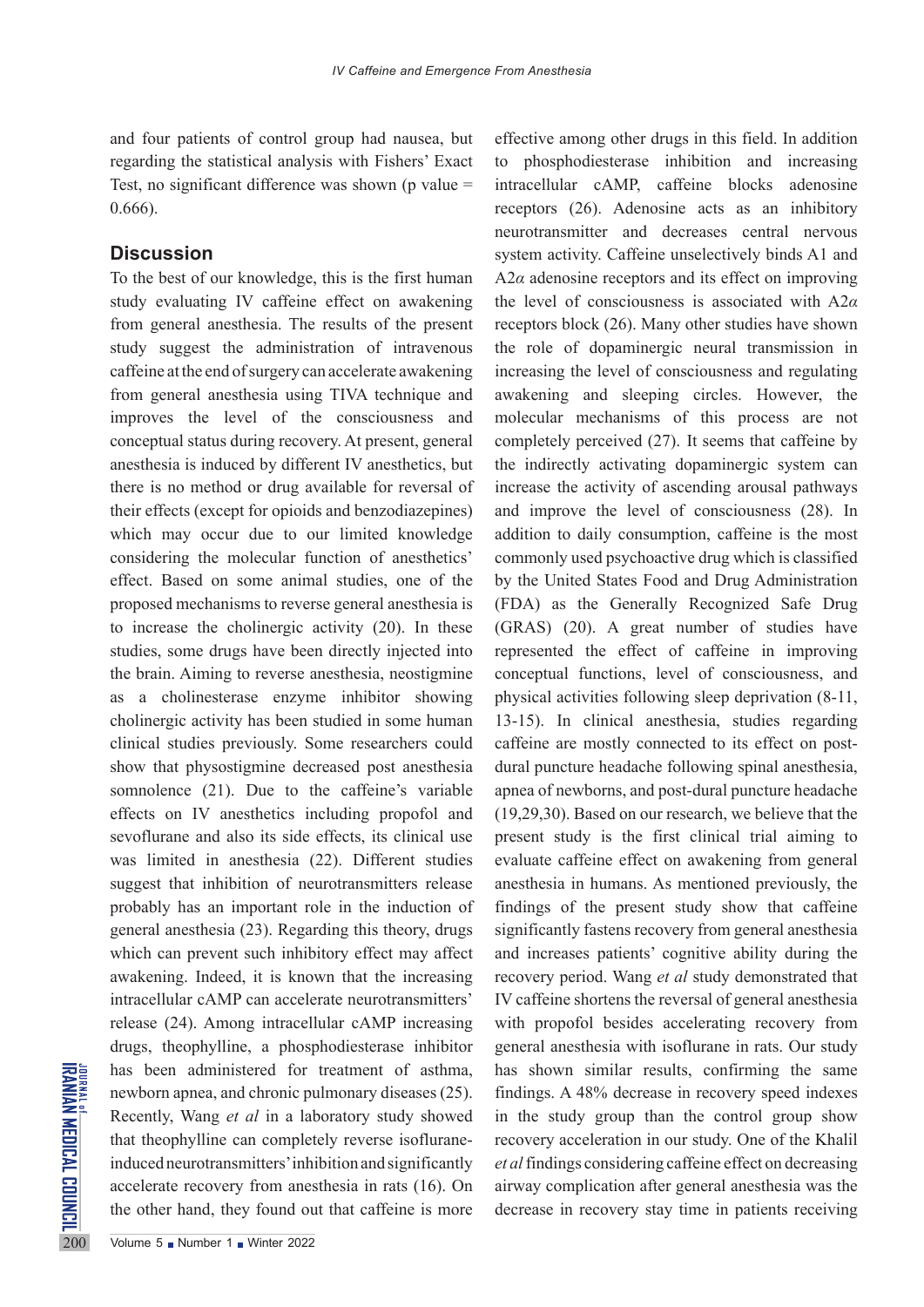caffeine (31). However, they failed to find a significant difference. Using multiple objective and relatively precise indexes in our study, we could show that not only faster awakening but also the level of consciousness in recovery period in patients receiving caffeine has significantly increased in the study group compared to the control. One of the indexes we measured was the time elapsed from BIS  $= 60$  (end of surgery) to achieving Aldrete's score  $\geq$ 9 (post-anesthesia recovery score). These indexes were 15 and 9.83 minutes in study and control groups, respectively, which is statistically significant (35.71% decrease, p value < 0.0001). In Khalil *et al*'s study, the time elapsed in PACU was compared between study and control groups, showing 45 and 54 minutes, respectively (16.7% decrease), which was not statistically significant. We believe that the accurate and precise measurements in our study can explain this result. As mentioned earlier, the caffeine effect on accelerating awakening from general anesthesia is related to intracellular increase of cAMP and adenosine receptors block in which the effect of the intracellular cAMP is probably more significant (16). One of the recovery indexes we used is SOMT test, which was applied for evaluation of patients' cognitive level 30 minutes after the tracheal extubation. The comparison of results showed that the study group patients had higher cognitive status than the control group's (mean score 25.58 *vs.* 23.83, respectively). The findings of this study can also be used in the studies regarding caffeine effect on the level of consciousness, physical strength, and accuracy of decision making in sleep-deprived conditions (8,9, 11,13,14). One of the interesting findings of the present study is the significant increase in propofol and remifentanil maintenance infusion dose in patients receiving caffeine. We think that caffeine mediated adenosine receptor block and intracellular increase of cAMP, and subsequently, inhibitory impact on the anesthesia process can be the probable explanation. In other words, any drug that increases intracellular cAMP or blocks adenosine receptors may cause resistance against anesthesia. The patients' hemodynamic changes were not investigated during anesthesia since they are the reflection of patient's pain and anesthesia depth, and thus, by adjusting remifentanil

infusion rate, we kept systolic blood pressure in the range of  $\pm 30\%$  of basic. Therefore, we assumed that higher hemodynamics including systolic blood pressure in the study group needed increased remifentanil dose to keep the hemodynamics in the aforementioned range. In line with Wand *et al*, we believe that increased intracellular cAMP by exciting cardiac muscle and increasing muscular strength, stabilizes or even increases blood pressure (16). Although the increasing propofol (17.6%) and remifentanil (26.3%) doses in the study group is significant, compared to accelerating recovery, the increase was less significant. Prevalence of nausea and vomiting was comparable between two groups which can be due to the antiemetic effect of propofol anesthesia; however, comparing these postoperative complications was not the main goal of our study. This finding is not comparable with some studies suggesting caffeine increase nausea rate (29). We utilized TIVA by using propofol which has an antiemetic effect and may explain this difference. Going through scant studies published on using caffeine for accelerating emergence from anesthesia, the recommendation to use in every patient is neither scientific nor safe. After larger clinical trials validated its safety and efficacy, caffeine may be utilized in certain group of patients who are prone to prolonged emergence from anesthesia. For now, considering caffeine as a reversal agent for general anesthesia is too early.

## **Conclusion**

The present study showed that the administration of IV caffeine can significantly accelerate emergence from TIVA and improve cognition and consciousness level during the recovery period. Further studies are required regarding caffeine effects including its effect on general anesthesia with volatile anesthetics. It is also suggested that different doses of caffeine and postoperative hemodynamic changes and com-plications be studied in the future researches.

## **Acknowledgements**

The authors thank Yasin Daneshfar Esq. for English editing.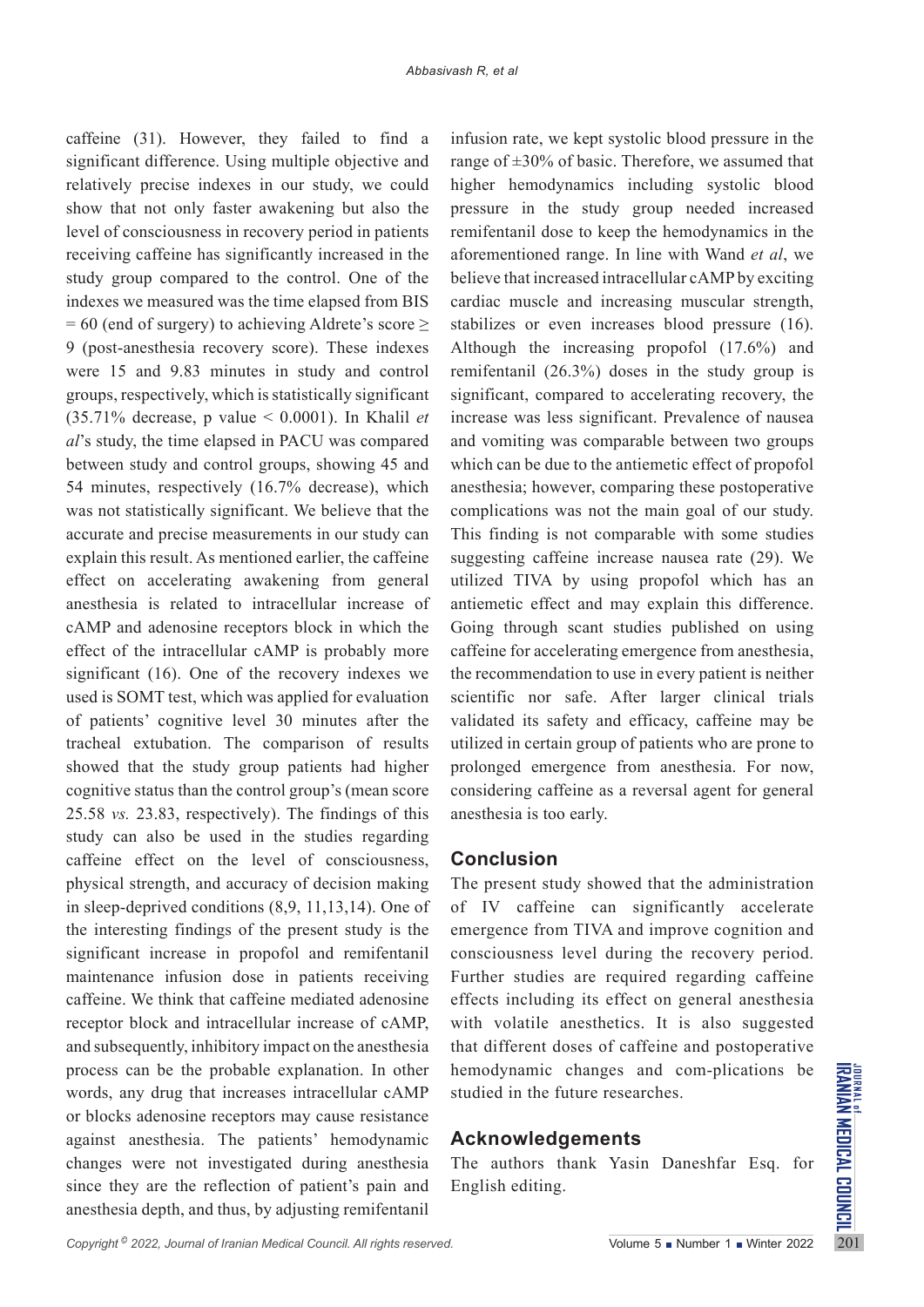# **Funding**

This research received no specific grant from funding agencies in the public, commercial, or notfor-profit sectors.

# **Conflict of Interest**

The authors declare that they have no competing

### interest.

### *Ethical approval*

Ethics board of Urmia University of Medical Sciences approval ID: IR.UMSU.REC.1392.236 *TRIAL REGISTRATION*: Iranian Registry of Clinical Trials (IRCT2016021725600N2), ([www.irct.ir](http://www.irct.ir)).

### **References**

1. Solt K, Cotten JF, Cimenser A, Wong KF, Chemali JJ, Brown EN. Methylphenidate actively induces emergence from general anesthesia. Anesthesiology 2011 Oct;115(4):791-803.

2. Chemali JJ, Van Dort CJ, Brown EN, Solt K. Active emergence from propofol general anesthesia is induced by methylphenidate. Anesthesiology 2012 May; 116(5):998-1005.

3. Tzabazis A, Miller C, Dobrow MF, Zheng K, Brock-Utne JG. Delayed emergence after anesthesia. J Clin Anesth 2015 Jun;27(4):353-60.

4. Macario A.What does one minute of operating room time cost? J Clin Anesth 2010 Jun;22(4):233-6.

5. Kelz MB, Mashour GA, Abel TG, Maze M. Sleep, Memory, and Consciousness In: Miller's Anesthesi. 7th ed.Edited by Miller RD: Churchill Livingstone Elsevier. 2010.p.240.

6. Brown EN, Purdon PL, Van Dort CJ. General anesthesia and altered states of arousal: a systems neuroscience analysis. Annu Rev Neurosci 2011;34:601-28.

7. Saper CB, Scammell TE, Lu J. Hypothalamic regulation of sleep and circadian rhythms. Nature

2005 Oct 27;437(7063):1257-63.

8. Cook CJ, Crewther BT, Kilduff LP, Drawer S, Gaviglio CM. Skill execution and sleep deprivation: effects of acute caffeine or creatine supplementation - a randomized placebo-controlled trial. J Int Soc Sports Nutr 2011 Feb 16;8:2.

9. Hartley SL, Barbot F, Machou M, Lejaille M, Moreau B, Vaugier I, et al. Combined caffeine and bright light reduces dangerous driving in sleep-deprived healthy volunteers: a pilot cross-over randomised controlled trial. Neurophysiol Clin 2013 Jun;43(3):161-9.

10. Keane MA, James JE. Effects of dietary caffeine on EEG, performance and mood when rested and sleep restricted. Hum Psychopharmacol 2008 Dec;23(8):669-80.

11. Reyner LA, Horne JA. Sleep restriction and serving accuracy in performance tennis players, and effects of caffeine. Physiol Behav 2013 Aug 15;120:93-6.

12. Sahu S, Kauser H, Ray K, Kishore K, Kumar S, Panjwani U. Caffeine and modafinil promote adult neuronal cell proliferation during 48 h of total sleep deprivation in rat dentate gyrus. Exp Neurol 2013 Oct;248:470-81.

13. Aggarwal R, Mishra A, Crochet P, Sirimanna P, Darzi A. Effect of caffeine and taurine on simulated laparoscopy performed following sleep deprivation. Br J Surg 2011 Nov;98(11):1666-72.

Performed following sleep deprived to the state of the state of the state of the state of the state of the WD, Kamimori GH, sleep deprivation. J Sleep Res 2<br>15. Snel J, Lorist MM. Effects of 16. Wang Q, Fong R, Mason P, F 14. Killgore WD, Kamimori GH, Balkin TJ. Caffeine protects against increased risk-taking propensity during severe sleep deprivation. J Sleep Res 2011 Sep;20(3):395-403.

15. Snel J, Lorist MM. Effects of caffeine on sleep and cognition. Prog Brain Res 2011;190:105-17.

16. Wang Q, Fong R, Mason P, Fox AP, Xie Z. Caffeine accelerates recovery from general anesthesia. J Neurophysiol 2014 Mar;111(6):1331-40.